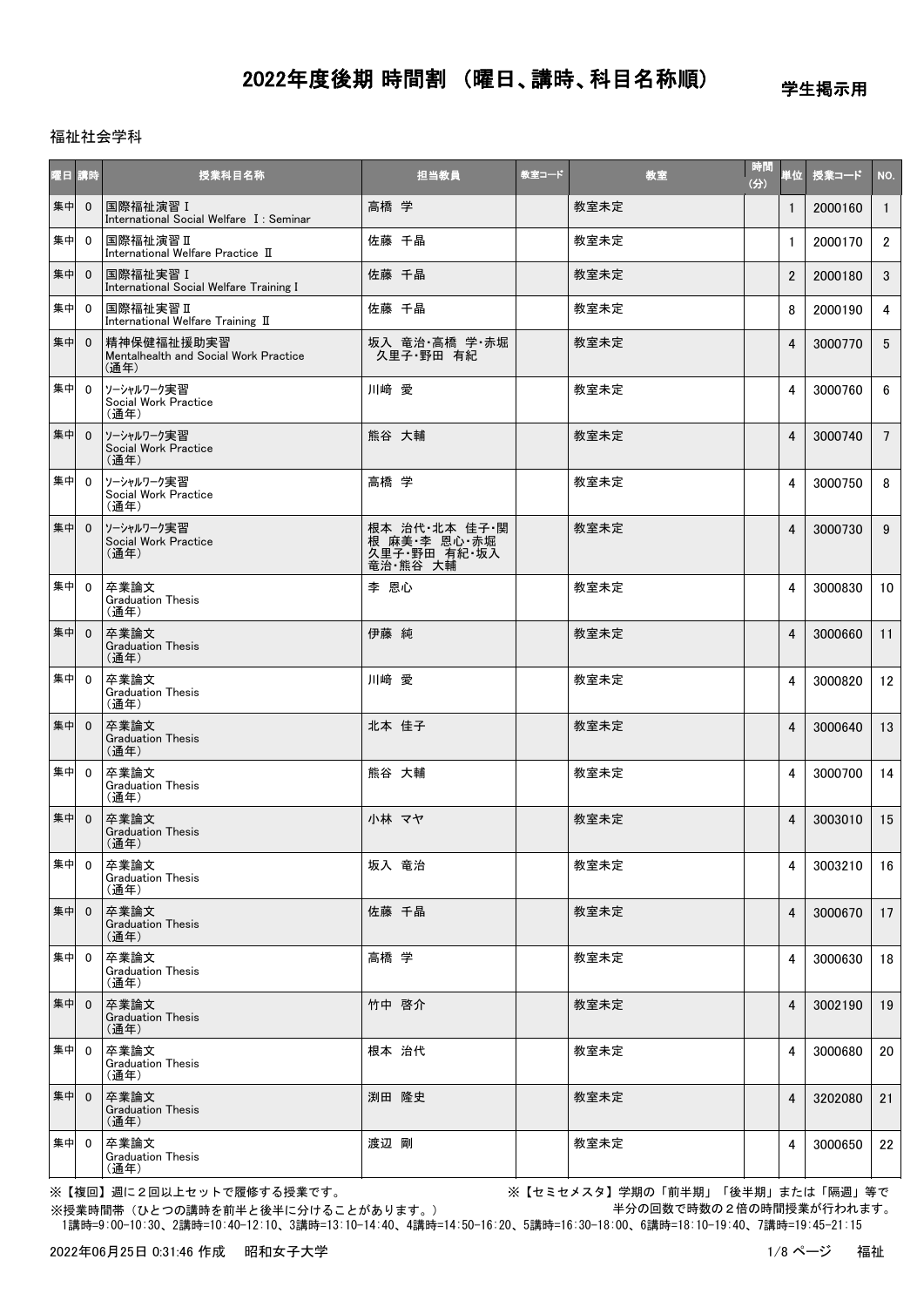学生掲示用

### 福祉社会学科

| 曜日 | 講時             | 授業科目名称                                                                               | 担当教員                   | 教室コード   | 教室                  | 時間<br>(分) | 単位             | 授業コード   | NO. |
|----|----------------|--------------------------------------------------------------------------------------|------------------------|---------|---------------------|-----------|----------------|---------|-----|
| 集中 | $\mathbf{0}$   | 保育実習 I (施設)<br>Practice I at Child Welfare Institution<br>年またぎ2022年度2年次(2022後期-2023前 | 渡邉 瑞穂 関根 麻美 赤<br>堀 久里子 |         | 教室未定                |           | 2              | 4000025 | 23  |
| 集中 | $\mathbf{0}$   | 保育実習 I (保育所)<br>Practice at nursery School I<br>(通年)                                 | 佐藤 千晶・関根 麻美・赤<br>堀 久里子 |         | 教室未定                |           | $\overline{2}$ | 3000780 | 24  |
| 集中 | $\mathbf{0}$   | 保育実習Ⅱ<br>Practice at nursery School Day Care for<br>Children II<br>(通年)              | 佐藤 千晶 関根 麻美 赤<br>堀 久里子 |         | 教室未定                |           | $\overline{2}$ | 3000800 | 25  |
| 集中 | $\mathbf{0}$   | 保育実習Ⅲ<br>Practice at Childcare Faclities III<br>(通年)                                 | 渡邉 瑞穂 関根 麻美 赤<br>堀 久里子 |         | 教室未定                |           | $\overline{2}$ | 3000810 | 26  |
| 集中 | $\overline{0}$ | 臨床実習<br><b>Clinical Training</b><br>年またぎ2022年度3年次(2022前期-2023前期)                     | 小林 マヤ・渕田 隆史・竹<br>中 啓介  |         | 教室未定                |           | 12             | 5003135 | 27  |
| 月  | -1             | 音響学·聴覚心理学<br>Acoustics and AuditoryPsychology<br>2021年度以降入学生のみ                       | 越智 景子                  | OL      | オンライン授業             | 90        | $\overline{2}$ | 2273930 | 28  |
| 月  | $\mathbf{1}$   | 低所得者に対する支援と生活保護制度<br>Theory of Public Assistance                                     | 奧貫 妃文                  | B014S32 | 1号館 4階 4S32 (合同講義室) | 90        | $\overline{2}$ | 2216460 | 29  |
| 月  | $\mathbf{1}$   | 貧困に対する支援<br>Theory of Public Assistance                                              | 奥貫 妃文                  | B014S32 | 1号館 4階 4S32 (合同講義室) | 90        | $\overline{2}$ | 2216460 | 30  |
| 月  | $\overline{2}$ | 精神保健福祉援助実習指導 I<br>Mental Health and Welfare Support Traini                           | 坂入 竜治                  | B014S07 | 1号館 4階 4S07         | 90        | $\mathbf{1}$   | 2216710 | 31  |
| 月  | 3              | 子育て支援<br>Child care support for families                                             | 上田 美香                  | B014S05 | 1号館 4階 4S05         | 90        | $\mathbf{1}$   | 2271570 | 32  |
| 月  | 3              | 失語症学 I<br>Aphasiology I<br>2021年度以降入学生のみ                                             | 竹中 啓介                  | B014S33 | 1号館 4階 4S33(合同講義室)  | 90        | $\overline{2}$ | 2273950 | 33  |
| 月  | 3              | 精神保健福祉援助実習指導 II B<br>Mental Health and Welfare Support Training and<br>Guidance II B | 坂入 竜治                  | B015S36 | 1号館 5階 5S36         | 90        | $\mathbf{1}$   | 2216720 | 34  |
| 月  | 3              | 福祉英語 I<br>Social Workers' Essential English I<br>(a)                                 | 小島 多香子                 | B013S38 | 1号館 3階 3S38         | 90        | $\mathbf{1}$   | 2216090 | 35  |
| 月  | 3              | 保育課程論<br>Curriculum Theory for Nursery School                                        | 佐藤 千晶                  | B014S03 | 1号館 4階 4S03         | 90        | $\overline{2}$ | 2216780 | 36  |
| 月  | 3              | 保育の計画と評価<br>Childcare planning and evaluation                                        | 佐藤 千晶                  | B014S03 | 1号館 4階 4S03         | 90        | $\overline{2}$ | 2216780 | 37  |
| 月  | 3              | 臨床医学 II (精神医学·臨床神経学)<br>Clinical Medicine $\mathbb I$                                | 時本 楠緒子                 | B013S09 | 1号館 3階 3S09         | 90        | $\overline{2}$ | 2271610 | 38  |
| 月  | 4              | 社会調査実習 I<br>Social Inquiry: Practice I<br>b(後前)                                      | 小川 豊武                  | B015L31 | 1号館 5階 5L31(PC教室L)  | 90        | $\overline{2}$ | 2217980 | 39  |
| 月  | 4              | 精神保健福祉援助演習皿<br>Seminar on Mentalhealth and Social Work                               | 坂入 竜治                  | B015S36 | 1号館 5階 5S36         | 90        | $\mathbf{1}$   | 2216700 | 40  |
| 月  | 4              | 福祉英語 I<br>Social Workers' Essential English I<br>(b)                                 | 小島 多香子                 | B013S38 | 1号館 3階 3S38         | 90        | $\mathbf{1}$   | 2216100 | 41  |
| 月  | 5              | 児童·家庭福祉<br>Child and Family Welfare                                                  | 川﨑 愛                   | B085L44 | 8号館 5階 5L44         | 90        | $\overline{2}$ | 2216450 | 42  |
| 月  | 5              | 児童や家庭に対する支援と児童・家庭福祉制度<br>Child and Family Welfare                                    | 川﨑 愛                   | B085L44 | 8号館 5階 5L44         | 90        | $\overline{2}$ | 2216450 | 43  |
| 火  | -1             | コミュニティ・ビジネス論<br><b>Community Business</b><br>◎                                       | 佐藤 茂幸                  | B014S33 | 1号館 4階 4S33 (合同講義室) | 90        | $\overline{2}$ | 2216070 | 44  |
| 火  | -1             | 専門演習IB<br>Social Welfare: Seminar II B<br>言語聴覚障害学演習C                                 | 竹中 啓介                  | B016S05 | 1号館 6階 6S05         | 90        | 1              | 2271550 | 45  |

※【複回】週に2回以上セットで履修する授業です。 ※【セミセメスタ】学期の「前半期」「後半期」または「隔週」等で 半分の回数で時数の2倍の時間授業が行われます。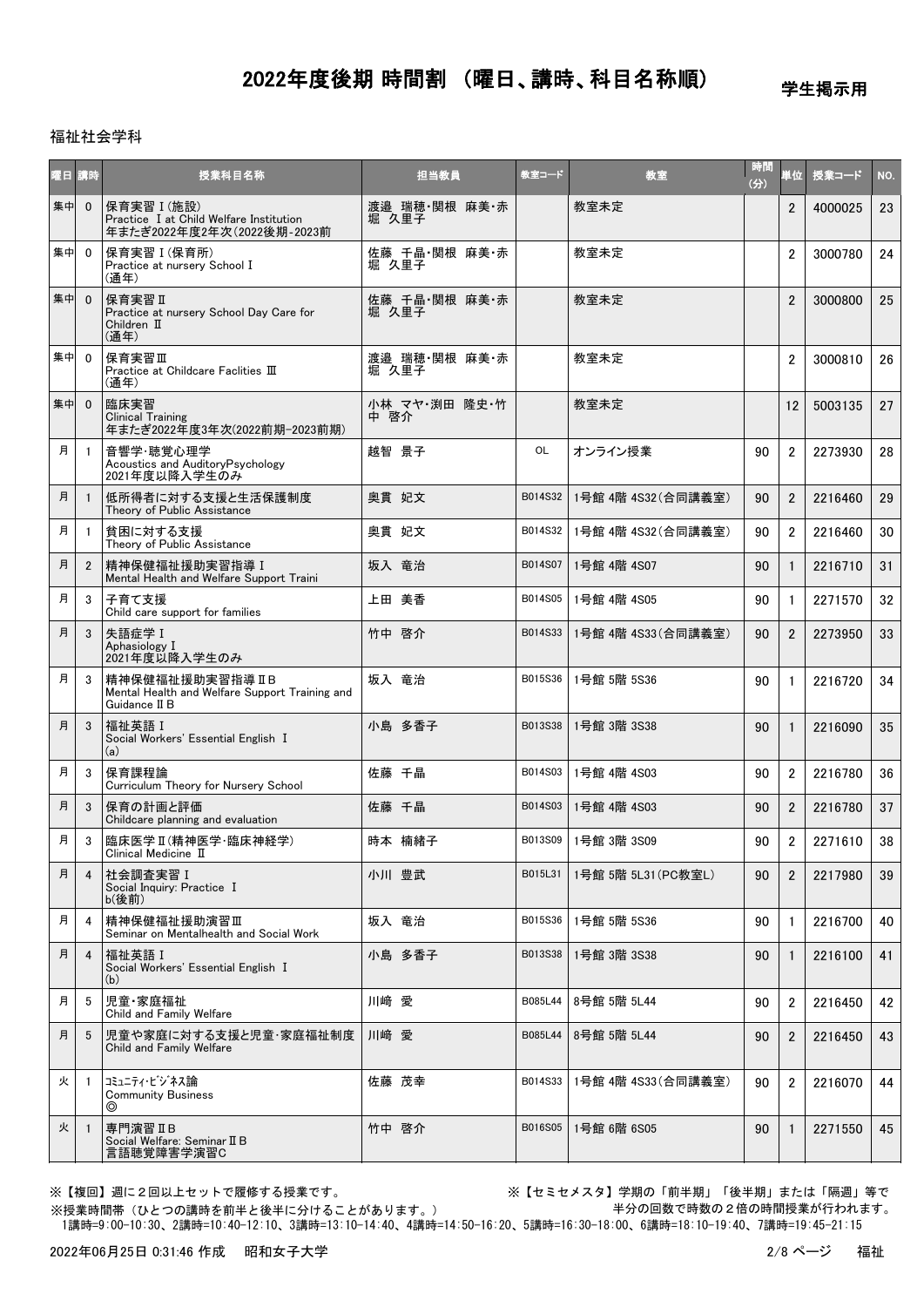学生掲示用

#### 福祉社会学科

| 屋目 | 請時             | 授業科目名称                                                                                          | 担当教員              | 教室コード    | 教室                         | 時間<br>(分) | 単位             | 授業コード   | NO. |
|----|----------------|-------------------------------------------------------------------------------------------------|-------------------|----------|----------------------------|-----------|----------------|---------|-----|
| 火  | $\overline{1}$ | 専門演習IB<br>Social Welfare: Seminar II B<br>言語聴覚障害学演習B                                            | 渕田 降史             | B082S36  | 8号館 2階 2S36                | 90        | 1              | 2228580 | 46  |
| 火  | -1             | 発声発語障害学評価法演習 I<br>Assessment of Speech Disorders: Seminar I<br>(隔週1·2限連続)                       | 武井 良子<br>【セミセメスタ】 | B023S21  | 2号館 3階 3S21                | 90        | $\mathbf{1}$   | 2227280 | 47  |
| 火  | - 1            | 発声発語障害学評価法演習 I (小児)<br>Seminar I in Assessment ofSpeech Sound<br><b>Disorders</b><br>(隔週1·2限連続) | 武井 良子<br>【セミセメスタ】 | B023S21  | 2号館 3階 3S21                | 90        | $\mathbf{1}$   | 2227280 | 48  |
| 火  | -1             | 保育実習指導 I (保育所)<br>Guidance of Practical Training I (nursery<br>school)<br>通年                    | 佐藤 千晶             | B016L02A | 1号館 6階 6L02A (保育演習室)       | 90        |                | 3202280 | 49  |
| 火  | $\overline{1}$ | 保育実習指導IB<br>Guidance of Practical Training I B<br>通年                                            | 佐藤 千晶             | B016L02A | 1号館 6階 6L02A(保育演習室)        | 90        | $\mathbf{1}$   | 3202280 | 50  |
| 火  | $\mathbf{1}$   | 保育の心理学<br>Psychology for Childcare                                                              | 橘川 佳奈             | B013S38  | 1号館 3階 3S38                | 90        | $\overline{2}$ | 2216750 | 51  |
| 火  | -1             | 保育の心理学 I<br>Psychology for Childcare I                                                          | 橘川 佳奈             | B013S38  | 1号館 3階 3S38                | 90        | $\overline{2}$ | 2216750 | 52  |
| 火  | $\overline{2}$ | 音声学<br>Phonetics and Phonology                                                                  | 竹中 啓介             | B016S05  | 1号館 6階 6S05                | 90        | $\overline{2}$ | 2216950 | 53  |
| 火  | $\overline{2}$ | 言語聴覚障害学総合演習 II<br>Speech-Lang-Hearing<br>Disorders: Comprehensive Seminar II<br>b               | 渕田 降史             | B082S36  | 8号館 2階 2S36                | 90        | $\mathbf{1}$   | 2236990 | 54  |
| 火  | $\overline{2}$ | 言語聴覚障害学総合演習Ⅱ<br>Speech-Lang-Hearing<br>Disorders: Comprehensive Seminar II<br>d                 | 山澤 秀子             | B082S34  | 8号館 2階 2S34 (演習室)          | 90        | $\mathbf{1}$   | 2271630 | 55  |
| 火  | $\overline{2}$ | 障害児保育<br>Childcare: Children with Special Needs                                                 | 橘川 佳奈             | B015S34  | 1号館 5階 5S34                | 90        | $\overline{2}$ | 2216820 | 56  |
| 火  | $\overline{2}$ | 精神保健福祉論<br>Mental Health and Welfare Studies                                                    | 吉野 比呂子            | B024S22  | 2号館 4階 4S22                | 90        | $\overline{2}$ | 2216470 | 57  |
| 火  | $\overline{2}$ | 精神保健福祉論Ⅱ<br>Mental Health and Welfare II                                                        | 吉野 比呂子            | B024S22  | 2号館 4階 4S22                | 90        | $\overline{2}$ | 2216470 | 58  |
| 火  | $\overline{2}$ | 保育実践演習 II<br>Comprehensive Practice II                                                          | 佐藤 千晶             | B016L02A | 1号館 6階 6L02A(保育演習室)        | 90        | $\mathbf{1}$   | 2216880 | 59  |
| 火  | $\overline{2}$ | 保育内容-人間関係<br>Human Communication                                                                | 寒河江 芳枝            | B085S42  | 8号館 5階 5S42                | 90        | $\mathbf{1}$   | 2227250 | 60  |
| 火  | 3              | 教育学概説Ⅱ<br>General View on Education II<br>$\rm(2)$                                              | 鈴木 円              |          | B015S33 1号館 5階 5S33(合同講義室) | 90        | $\mathfrak{p}$ | 2219120 | 61  |
| 火  | 3              | 心理学と心理的支援<br>Psychological Theory and Support                                                   | 風早 史子             | B013S38  | 1号館 3階 3S38                | 90        | $\overline{2}$ | 2216490 | 62  |
| 火  | 3              | 心理学理論と心理的支援<br>Psychological Theory and Support                                                 | 風早 史子             | B013S38  | 1号館 3階 3S38                | 90        | $\overline{2}$ | 2216490 | 63  |
| 火  | 3              | 精神保健福祉援助技術各論<br>Mental Health and Welfare Work (Detail)                                         | 高橋 学              | B014S05  | 1号館 4階 4S05                | 90        | $\overline{2}$ | 2216410 | 64  |
| 火  | 3              | ソーシャルワーク演習 IB<br>Seminar in Social Work Practice I B                                            | 川崎 愛              | B014S03  | 1号館 4階 4S03                | 90        | 1              | 2216520 | 65  |
| 火  | 3              | ソーシャルワーク演習 IB<br>Seminar in Social Work Practice I B                                            | 熊谷 大輔             | B014S07  | 1号館 4階 4S07                | 90        | 1              | 2216530 | 66  |
| 火  | -3             | ソーシャルワーク演習 IB<br>Seminar in Social Work Practice I B                                            | 根本 治代             | B016S07  | 1号館 6階 6S07                | 90        | $\mathbf{1}$   | 2216540 | 67  |
| 火  | 3              | ソーシャルワーク演習 II (専門)<br>Seminar in Social Work Practice II                                        | 川﨑 愛              | B014S03  | 1号館 4階 4S03                | 90        | 1              | 2216520 | 68  |
| 火  | 3              | ソーシャルワーク演習 Ⅱ(専門)<br>Seminar in Social Work Practice II                                          | 熊谷 大輔             | B014S07  | 1号館 4階 4S07                | 90        | $\mathbf{1}$   | 2216530 | 69  |

※【複回】週に2回以上セットで履修する授業です。 ※【セミセメスタ】学期の「前半期」「後半期」または「隔週」等で 半分の回数で時数の2倍の時間授業が行われます。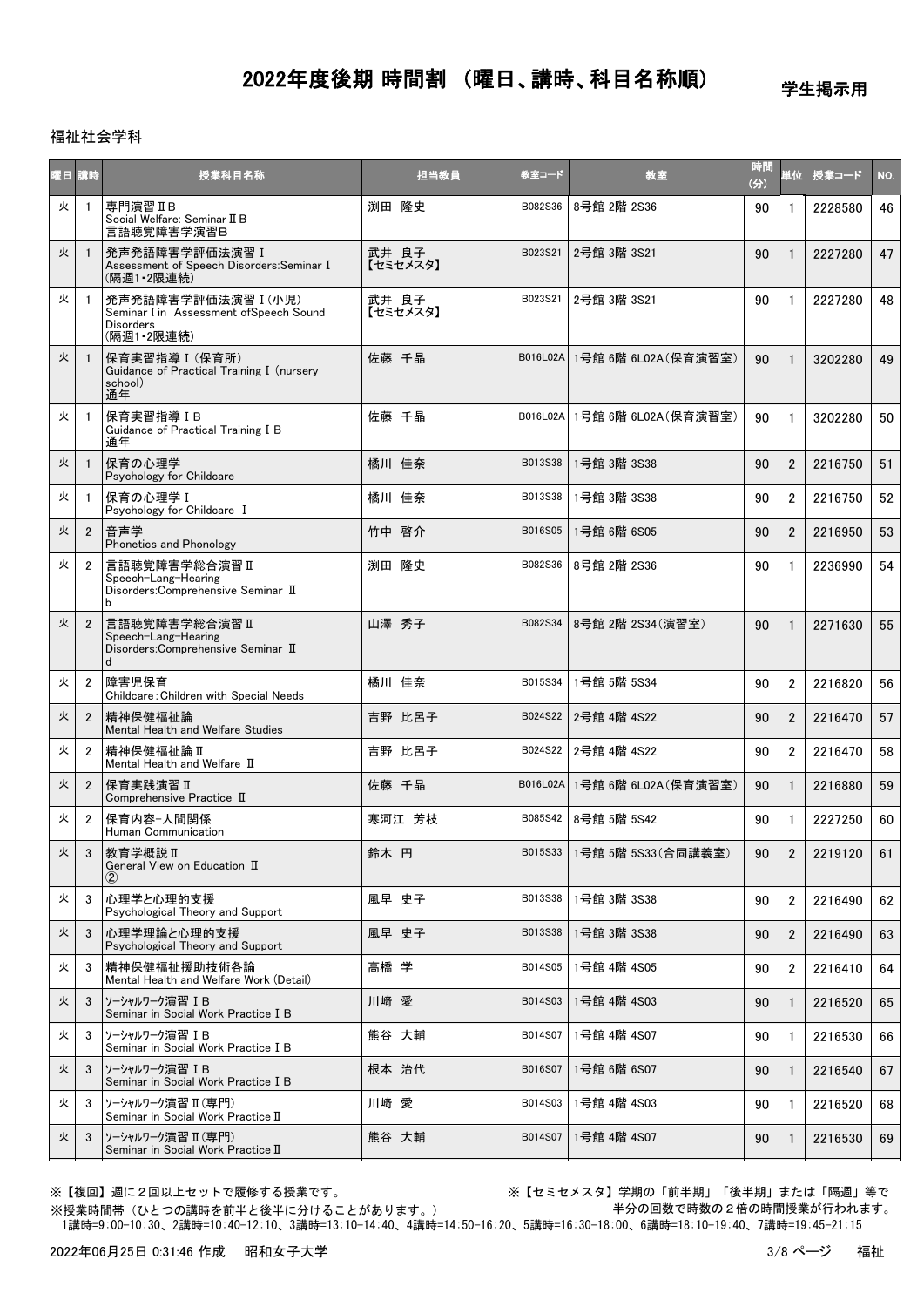学生掲示用

### 福祉社会学科

| 曜日 | 請時             | 授業科目名称                                                                                  | 担当教員   | 教室コード                           | 教室                                                   | 時間<br>(分) | 単位             | 授業コード   | NO.  |
|----|----------------|-----------------------------------------------------------------------------------------|--------|---------------------------------|------------------------------------------------------|-----------|----------------|---------|------|
| 火  | 3              | ソーシャルワーク演習 II (専門)<br>Seminar in Social Work Practice II                                | 根本 治代  | B016S07                         | 1号館 6階 6S07                                          | 90        | $\mathbf{1}$   | 2216540 | 70 l |
| 火  | 3              | 聴覚障害学Ⅲ(成人聴覚障害)<br>Auditory Rehabilitation II                                            | 廣田 栄子  | B016S08                         | 1号館 6階 6S08                                          | 90        | $\overline{2}$ | 2217070 | 71   |
| 火  | 3              | 病理学<br><b>Basic Human Pathology</b><br>2021年度以降入学者のみ                                    | 百渓 英一  | B015S35                         | 1号館 5階 5S35                                          | 90        | $\overline{2}$ | 2271590 | 72   |
| 火  | 3              | うイフサイクルと疾病<br>Rilationship between Lifecycle & Disease                                  | 海老原 光子 | B014S33                         | 1号館 4階 4S33(合同講義室)                                   | 90        | $\overline{2}$ | 2216040 | 73   |
| 火  | $\overline{4}$ | 教育学概説Ⅱ<br>General View on Education II<br>(1)                                           | 鈴木 円   | B015S33                         | 1号館 5階 5S33(合同講義室)                                   | 90        | $\overline{2}$ | 2272330 | 74   |
| 火  | $\overline{4}$ | 高齢者福祉<br>Social Welfare for the Elderly<br>2021年度以降入学生のみ履修可                             | 熊谷 大輔  | B022S25                         | 2号館 2階 2S25 中教室                                      | 90        | $\overline{2}$ | 2271560 | 75   |
| 火  | $\overline{4}$ | 社会調査実習 II<br>Practice in Social Survey<br>a(前後)                                         | 相 尚寿   | B086L32                         | 8号館 6階 6L32 (PC教室D)                                  | 90        | $\overline{2}$ | 2217990 | 76   |
| 火  | $\overline{4}$ | 社会的養護Ⅱ<br>Child Care at Residential Institution                                         | 川崎 愛   | B023S21                         | 2号館 3階 3S21                                          | 90        | $\mathbf{1}$   | 2216830 | 77   |
| 火  | 4              | 社会的養護内容<br>Child Care at Residential Institution                                        | 川﨑 愛   | B023S21                         | 2号館 3階 3S21                                          | 90        | $\mathbf{1}$   | 2216830 | 78   |
| 火  | $\overline{4}$ | 心理測定法<br>Psychological Measurement                                                      | 風早 史子  | B014S05                         | 1号館 4階 4S05                                          | 90        | $\overline{2}$ | 2271620 | 79   |
| 火  | 4              | 専門演習 II B<br>Social Welfare: Seminar II B<br>地域福祉演習                                     | 李 恩心   | B085S05                         | 8号館 5階 5S05                                          | 90        | $\mathbf{1}$   | 2216300 | 80   |
| 火  | $\overline{4}$ | 専門演習 II B<br>Social Welfare: Seminar II B<br>ソーシャルワーク演習                                 | 北本 佳子  | B013S08                         | 1号館 3階 3S08                                          | 90        | $\mathbf{1}$   | 2216270 | 81   |
| 火  | 4              | 専門演習IB<br>Social Welfare: Seminar II B<br>障害児·者福祉演習                                     | 根本 治代  | B016S06                         | 1号館 6階 6S06                                          | 90        | $\mathbf{1}$   | 2216310 | 82   |
| 火  | $\overline{4}$ | 多文化ソーシャルワーク論<br>Theory of Multi-cultural Social Work                                    | 南野 奈津子 | B014S07                         | 1号館 4階 4S07                                          | 90        | $\overline{2}$ | 2216110 | 83   |
| 火  | 4              | 聴覚障害学IV(補聴器·人工内耳)<br>Audiology IV: Hearing Aid/Cochlea Implant                          | 廣田 栄子  | B015S34·<br>B016S08·<br>B086L06 | 1号館 5階 5S34·1号館 6階<br>6S08 · 8号館 6階 6L06 (PC教室<br>E) | 90        | $\overline{2}$ | 2217080 | 84   |
| 火  | 5              | 社会をみる目<br>Perspectives on the Social Issues                                             | 小川 豊武  | B086L01                         | 8号館 6階 6L01 (オーロラホー<br>ル)                            | 90        | $\overline{2}$ | 2215960 | 85   |
| 火  | 5              | 社会をみる目Ⅱ<br>Perspectives on the Social Issues                                            | 小川 豊武  | B086L01                         | 8号館 6階 6L01 (オーロラホー<br>ル)                            | 90        | 2              | 2215960 | 86   |
| 火  | 5              | ソーシャルワークの理論と方法IV<br>Theory and Method: Social Work Practice IV                          | 坂入 竜治  | B014S33                         | 1号館 4階 4S33(合同講義室)                                   | 90        | $\overline{2}$ | 2216390 | 87   |
| 火  | 5              | 地域福祉と包括的支援体制 I<br>Theory and method of Community Development                            | 李 恩心   | B014S34                         | 1号館 4階 4S34 (合同講義室)                                  | 90        | $\overline{2}$ | 2216430 | 88   |
| 火  | 5              | 地域福祉の理論と方法 I<br>Cmmunity Development: Theory and Method                                 | 李 恩心   | B014S34                         | 1号館 4階 4S34(合同講義室)                                   | 90        | $\overline{2}$ | 2216430 | 89   |
| 火  | 5              | 保育者論<br>Principles of Child Care                                                        | 横山 文樹  | B014S06                         | 1号館 4階 4S06                                          | 90        | $\overline{2}$ | 2216740 | 90   |
| 水  | $\overline{1}$ | 社会福祉調査の基礎<br><b>Fundamental Issues for SocialWelfare</b><br>Researches<br>2021年度以降入学者のみ | 熊谷 大輔  | B017L32                         | 1号館 7階 7L32(第1視聴覚教<br>室)                             | 90        | $\overline{2}$ | 2273960 | 91   |
| 水  | -1             | ソーシャルワーク演習 IB<br>Seminar in Social Work Practice II B                                   | 田村 芳香  | B014S07                         | 1号館 4階 4S07                                          | 90        | 1              | 2216580 | 92   |
| 水  | $\overline{2}$ | 権利擁護と成年後見制度<br>Advocacy and Adult Guardianship                                          | 戸井 宏紀  | B017L32                         | 1号館 7階 7L32(第1視聴覚教<br>室)                             | 90        | $\overline{2}$ | 2216360 | 93   |
| 水  | $\overline{2}$ | 権利擁護を支える法制度<br>Advocacy and AdultGuardianship                                           | 戸井 宏紀  | B017L32                         | 1号館 7階 7L32 (第1視聴覚教<br>室)                            | 90        | $\overline{2}$ | 2216360 | 94   |

※【複回】週に2回以上セットで履修する授業です。 ※【セミセメスタ】学期の「前半期」「後半期」または「隔週」等で 半分の回数で時数の2倍の時間授業が行われます。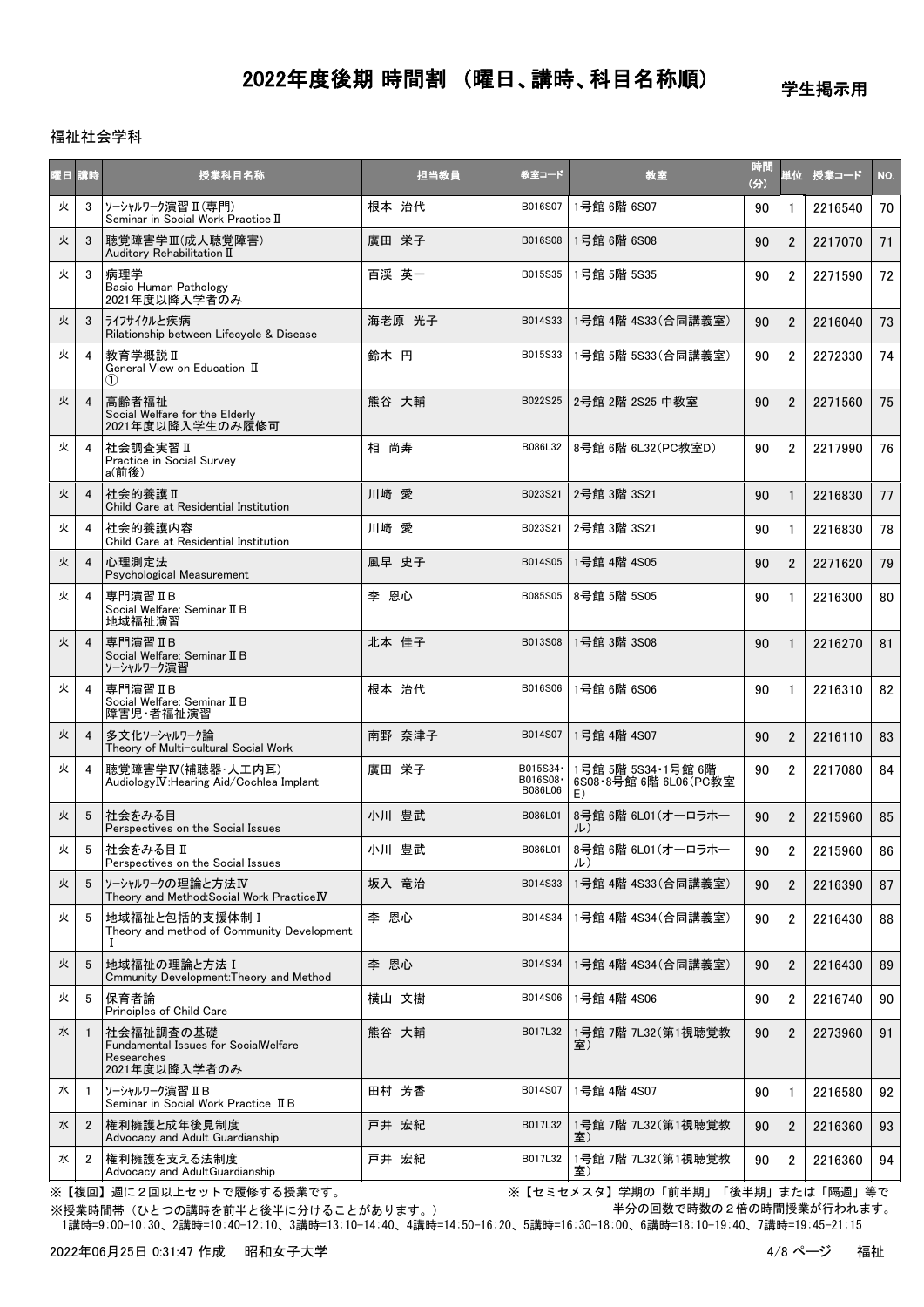学生掲示用

### 福祉社会学科

| 园目 | 請時             | 授業科目名称                                                       | 担当教員   | 教室コード   | 教室                        | 時間<br>(分) | 単位             | 授業コード   | NO. |
|----|----------------|--------------------------------------------------------------|--------|---------|---------------------------|-----------|----------------|---------|-----|
| 水  | 3              | ソーシャルワーク実習指導 ⅡB<br>Field Instruction II B                    | 川崎 愛   | B013S09 | 1号館 3階 3S09               | 90        | $\mathbf{1}$   | 2216660 | 95  |
| 水  | 3              | ソーシャルワーク実習指導 IIB<br>Field Instruction II B                   | 熊谷 大輔  | B082S45 | 8号館 2階 2S45               | 90        | $\mathbf{1}$   | 2216670 | 96  |
| 水  | 3              | ソーシャルワーク実習指導 ⅡB<br>Field Instruction II B                    | 高橋 学   | B074S02 | 7号館 4階 4S02               | 90        | $\mathbf{1}$   | 2216680 | 97  |
| 水  | 3              | ソーシャルワーク実習指導 ⅡB<br>Field Instruction II B                    | 根本 治代  | B024S21 | 2号館 4階 4S21               | 90        | $\mathbf{1}$   | 2216690 | 98  |
| 水  | 3              | ソーシャルワークの理論と方法 II<br>Social Work Theory and Practice II      | 北本 佳子  | B017L34 | 1号館 7階 7L34(第2視聴覚教        | 90        | $\overline{2}$ | 2216380 | 99  |
| 水  | 3              | ソーシャルワークプロジェクト II<br>Social Work Project II<br>2021年度以降入学者のみ | 伊藤 純   | B015S33 | 1号館 5階 5S33 (合同講義室)       | 90        | $\mathbf{1}$   | 2272480 | 100 |
| 水  | 3              | ソーシャルワークプロジェクト Ⅱ<br>Social Work Project II<br>2021年度以降入学者のみ  | 野田 有紀  | B031S01 | 3号館 1階 1S01               | 90        | $\mathbf{1}$   | 2272460 | 101 |
| 水  | 3              | ソーシャルワークプロジェクト II<br>Social Work Project II<br>2021年度以降入学者のみ | 渡辺 剛   | B083S43 | 8号館 3階 3S43               | 90        | $\mathbf{1}$   | 2272470 | 102 |
| 水  | 3              | ソーシャルワークプロジェクト II<br>Social Work Project II<br>2021年度以降入学者のみ | 渡邉 瑞穂  | B024S22 | 2号館 4階 4S22               | 90        | $\mathbf{1}$   | 2271530 | 103 |
| 木  | $\overline{1}$ | 子ども家庭支援の心理学<br>Psychology of Child Family Support            | 髙橋 由利子 | B015S36 | 1号館 5階 5S36               | 90        | $\overline{2}$ | 2236950 | 104 |
| 木  | $\blacksquare$ | 心理学概説 I<br>General Psychology I<br>(現代・福祉・初教)                | 池上 真平  | B086L01 | 8号館 6階 6L01 (オーロラホー<br>ル) | 90        | $\overline{2}$ | 2227310 | 105 |
| 木  | $\overline{1}$ | 心理学概論<br>Introduction to Psychology<br>(現代·福祉·初教)            | 池上 真平  | B086L01 | 8号館 6階 6L01 (オーロラホー<br>ル) | 90        | $\overline{2}$ | 2227310 | 106 |
| 木  | $\overline{1}$ | 精神医学と精神医療 II<br>Psychiatry II<br>2021年度以降入学者のみ               | 梅野 充   | B014S07 | 1号館 4階 4S07               | 90        | $\overline{2}$ | 2273920 | 107 |
| 木  | $\overline{1}$ | 保育内容総論<br>Introduction to Contents of Child Care             | 村石 理恵子 | B014S06 | 1号館 4階 4S06               | 90        | $\overline{2}$ | 2216790 | 108 |
| 木  | $\overline{1}$ | 保育内容総論(保育士)<br>Comprehensive Contents of Child Care and      | 村石 理恵子 | B014S06 | 1号館 4階 4S06               | 90        | $\overline{2}$ | 2216790 | 109 |
| 木  | $\overline{2}$ | 言語発達障害学検査法演習Ⅱ<br>Delayed Language Development: Seminar II    | 小林 マヤ  | B082S36 | 8号館 2階 2S36               | 90        | 1              | 2217020 | 110 |
| 木  | $\overline{2}$ | 現代社会と福祉 Ⅱ<br>Contemporary Social Policy in Japan             | 李 恩心   | B085S04 | 8号館 5階 5S04 (合同講義室)       | 90        | $\overline{2}$ | 2216420 | 111 |
| 木  | $\overline{2}$ | 社会経済統計Ⅱ<br>Socio-economic Statistics II<br>a                 | 小川 豊武  | B086L33 | 8号館 6階 6L33(PC教室C)        | 90        | $\overline{2}$ | 2217970 | 112 |
| 木  | $\overline{2}$ | 社会福祉の原理と政策Ⅱ<br>Principles of Social Welfare II               | 李 恩心   | B085S04 | 8号館 5階 5S04(合同講義室)        | 90        | $\overline{2}$ | 2216420 | 113 |
| 木  | $\overline{2}$ | 生理学<br>Human Physiology<br>2021年度以降入学者のみ                     | 天野 カオリ | B014S04 | 1号館 4階 4S04               | 90        | $\overline{2}$ | 2271580 | 114 |
| 木  | $\overline{2}$ | 保育の理解と方法-運動遊び<br>Childcare Method: Exercise Play             | 渡辺 剛   | B090L05 | 9号館 B1階 0L05(アリーナ)        | 90        | $\mathbf{1}$   | 2236960 | 115 |
| 木  | 3              | 音楽表現I<br>Musical Expression I                                | 髙畠 扶貴  | B043L32 | 4号館 3階 3L32 (音楽室)         | 90        | $\mathbf{1}$   | 2216850 | 116 |
| 木  | 3              | 言語聴覚障害診断学<br>Speech and Hearing Disorder Diagnostics         | 小林 マヤ  | B082S36 | 8号館 2階 2S36               | 90        | $\overline{2}$ | 2216800 | 117 |
| 木  | 3              | 社会経済統計 I<br>Socio-economic Statistics I<br>b                 | 相 尚寿   | B015L31 | 1号館 5階 5L31 (PC教室L)       | 90        | $\overline{2}$ | 2217960 | 118 |
| 木  | 3              | 専門演習IB<br>Social Welfare: Seminar II B<br>スポーツ・レジャー演習        | 渡辺 剛   | B014S06 | 1号館 4階 4S06               | 90        | $\mathbf{1}$   | 2216280 | 119 |

※【複回】週に2回以上セットで履修する授業です。 ※【セミセメスタ】学期の「前半期」「後半期」または「隔週」等で 半分の回数で時数の2倍の時間授業が行われます。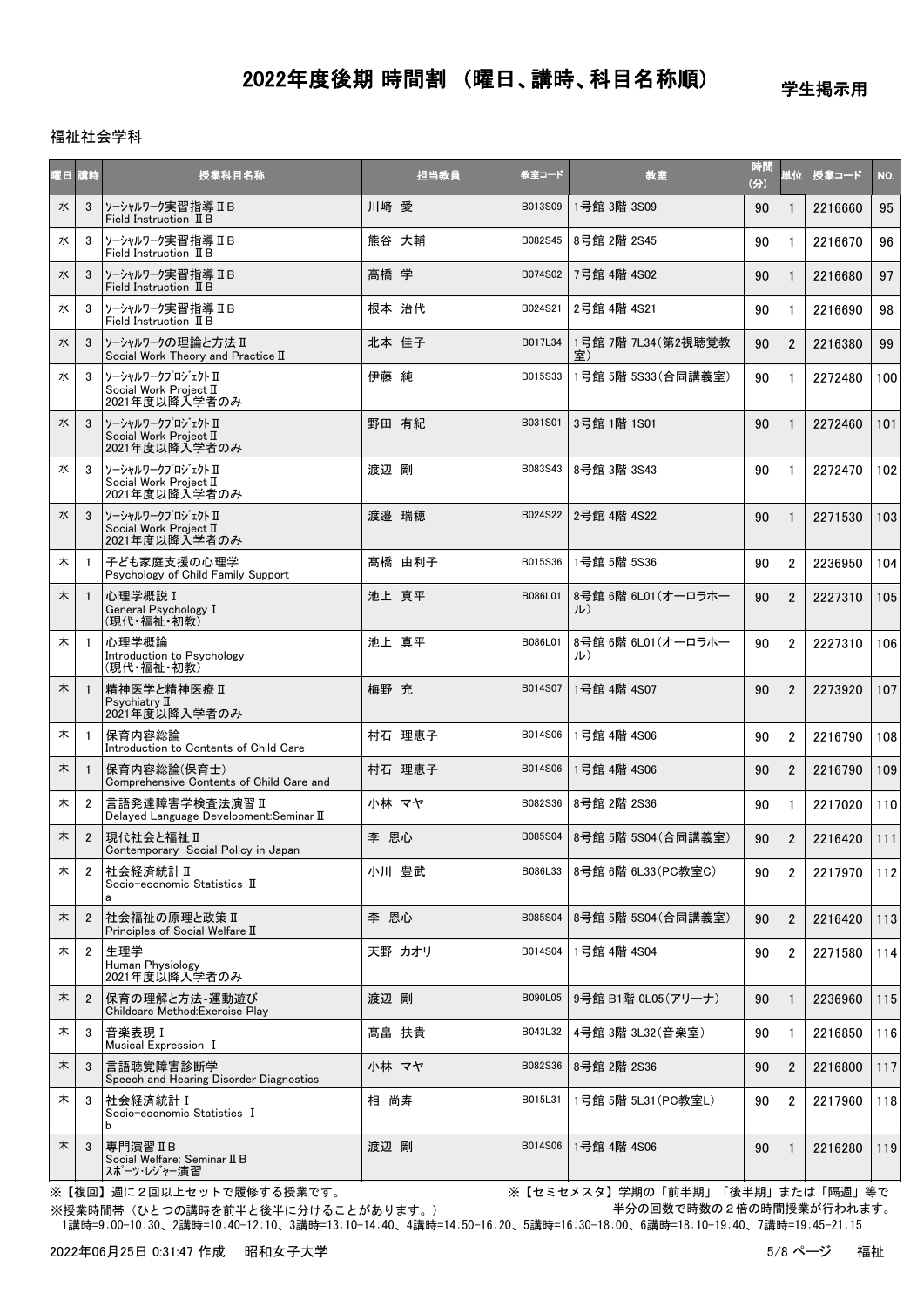学生掲示用

### 福祉社会学科

| 曜日講時 |                | 授業科目名称                                                                            | 担当教員                                                    | 教室コード                 | 教室                                  | 時間<br>(分) | 首位             | 授業コード   | NO. |
|------|----------------|-----------------------------------------------------------------------------------|---------------------------------------------------------|-----------------------|-------------------------------------|-----------|----------------|---------|-----|
| 木    | 3              | 保育の理解と方法-音楽基礎<br>Childcare Method:Music                                           | 髙畠 扶貴                                                   | B043L32               | 4号館 3階 3L32 (音楽室)                   | 90        | 1              | 2216850 | 120 |
| 木    | 5              | 医学概論<br>Introduction to Health and Medicine                                       | 相澤 直樹                                                   | B014S34               | 1号館 4階 4S34 (合同講義室)                 | 90        | $\overline{2}$ | 2216480 | 121 |
| 木    | 5              | 言語発達学<br>Language Development                                                     | 小林 マヤ                                                   | B082S36               | 8号館 2階 2S36                         | 90        | $\overline{2}$ | 2216960 | 122 |
| 木    | 5              | 社会保障Ⅱ<br>Social Security II                                                       | 米田 泰隆                                                   | B085L44               | 8号館 5階 5L44                         | 90        | $\overline{2}$ | 2216350 | 123 |
| 木    | 5              | 人体の構造と機能及び疾病<br>Structure. Function and Disease of Human                          | 相澤 直樹                                                   | B014S34               | 1号館 4階 4S34 (合同講義室)                 | 90        | $\overline{2}$ | 2216480 | 124 |
| 金    |                | 言語聴覚障害学総合演習 II<br>Speech-Lang-Hearing<br>Disorders: Comprehensive Seminar II<br>a | 小林 マヤ                                                   | B082S36               | 8号館 2階 2S36                         | 90        | 1              | 2236970 | 125 |
| 金    | -1             | 言語聴覚障害学総合演習Ⅱ<br>Speech-Lang-Hearing<br>Disorders: Comprehensive Seminar II<br>C   | 竹中 啓介                                                   | B014S02               | 1号館 4階 4S02                         | 90        | $\mathbf{1}$   | 2236980 | 126 |
| 金    |                | 子どもの健康と安全<br>Child Health and Safety                                              | 内山 有子                                                   | B014S07 ·<br>B016L02A | 1号館 4階 4S07·1号館 6階<br>6L02A (保育演習室) | 90        | $\mathbf{1}$   | 2216770 | 127 |
| 金    | -1             | 子どもの保健 II<br>Child Health II                                                      | 内山 有子                                                   | B014S07-<br>B016L02A  | 1号館 4階 4S07·1号館 6階<br>6L02A(保育演習室)  | 90        | $\mathbf{1}$   | 2216770 | 128 |
| 金    |                | 社会心理学<br>Social Psychology<br>(現代・福祉・初教)                                          | 藤島 喜嗣                                                   | B086L01               | 8号館 6階 6L01 (オーロラホー<br>ル)           | 90        | $\overline{2}$ | 2219460 | 129 |
| 金    | -1             | 社会心理学概論<br>Social Psychology<br>(現代·福祉·初教)                                        | 藤島 喜嗣                                                   | B086L01               | 8号館 6階 6L01 (オーロラホー<br>ル)           | 90        | $\overline{2}$ | 2219460 | 130 |
| 金    |                | 社会福祉総合講座Ⅱ<br>Special Study of Social Welfare and Soci<br>omnibus                  | 李 恩心 伊藤 純 高橋<br>- 学·北本 佳子·根本 治<br>代·坂入 竜治·川崎 愛<br>熊谷 大輔 | B014S32               | 1号館 4階 4S32(合同講義室)                  | 90        |                | 2216330 | 131 |
| 金    | $\overline{1}$ | 社会福祉総合講座IV<br>Social Welfare: General LectureIV<br>omnibus                        | 李 恩心 伊藤 純 高橋<br>学·北本 佳子·根本 治<br>代·坂入 竜治·川崎 愛·<br>熊谷 大輔  | B014S32               | 1号館 4階 4S32 (合同講義室)                 | 90        | $\mathbf{1}$   | 2216340 | 132 |
| 金    | -1             | 情報機器の操作とデータ分析<br>PC Operation Method & Data Analysis                              | 酒井 計史                                                   | B086L35               | 8号館 6階 6L35 (PC教室A)                 | 90        | $\overline{2}$ | 2216080 | 133 |
| 金    | $\overline{2}$ | 世界をみる目<br>Introduction to International Relations                                 | 志摩 園子                                                   | B015S33               | 1号館 5階 5S33 (合同講義室)                 | 90        | $\overline{2}$ | 2219520 | 134 |
| 金    | $\overline{2}$ | 専門演習 IB<br>Seminar I B:Social Work<br>言語聴覚障害学演習A                                  | 小林 マヤ                                                   | B013S38               | 1号館 3階 3S38                         | 90        |                | 2228390 | 135 |
| 金    | 2              | 専門演習 IB<br>Seminar I B:Social Work<br>言語聴覚障害学演習C                                  | 竹中 啓介                                                   | B016S08               | 1号館 6階 6S08                         | 90        | 1              | 2228310 | 136 |
| 金    | $\overline{2}$ | 専門演習 IB<br>Seminar I B:Social Work<br>言語聴覚障害学演習B                                  | 渕田 隆史                                                   | B015S05               | 1号館 5階 5S05                         | 90        | $\mathbf{1}$   | 2228320 | 137 |
| 金    | 2              | ソーシャルワーク演習 IB<br>Seminar in Social Work Practice ITB                              | 李 恩心                                                    | B014S06               | 1号館 4階 4S06                         | 90        | 1              | 2216550 | 138 |
| 金    | $\overline{2}$ | ソーシャルワーク演習 IB<br>Seminar in Social Work Practice II B                             | 北本 佳子                                                   | B014S05               | 1号館 4階 4S05                         | 90        | $\mathbf{1}$   | 2216560 | 139 |
| 金    | $\overline{2}$ | ソーシャルワーク演習 IB<br>Seminar in Social Work Practice II B                             | 野田 有紀                                                   | B014S04               | 1号館 4階 4S04                         | 90        | $\mathbf{1}$   | 2216570 | 140 |
| 金    | $\overline{2}$ | 聴覚検査法演習<br><b>Hearing Tests Exercises</b>                                         | 進藤 美津子                                                  | B082S36               | 8号館 2階 2S36                         | 90        | 1              | 2217090 | 141 |
| 金    | 2              | 乳児保育I<br>Infant Care I                                                            | 佐藤 千晶                                                   | B015S36               | 1号館 5階 5S36                         | 90        | $\overline{2}$ | 2236930 | 142 |
| 金    | $\overline{2}$ | 保育実習指導Ⅲ<br>Childcare Practice and Guidance III<br>(通年)                            | 渡邉 瑞穂                                                   | B014S07               | 1号館 4階 4S07                         | 90        | 1              | 3202300 | 143 |

※【複回】週に2回以上セットで履修する授業です。 ※【セミセメスタ】学期の「前半期」「後半期」または「隔週」等で 半分の回数で時数の2倍の時間授業が行われます。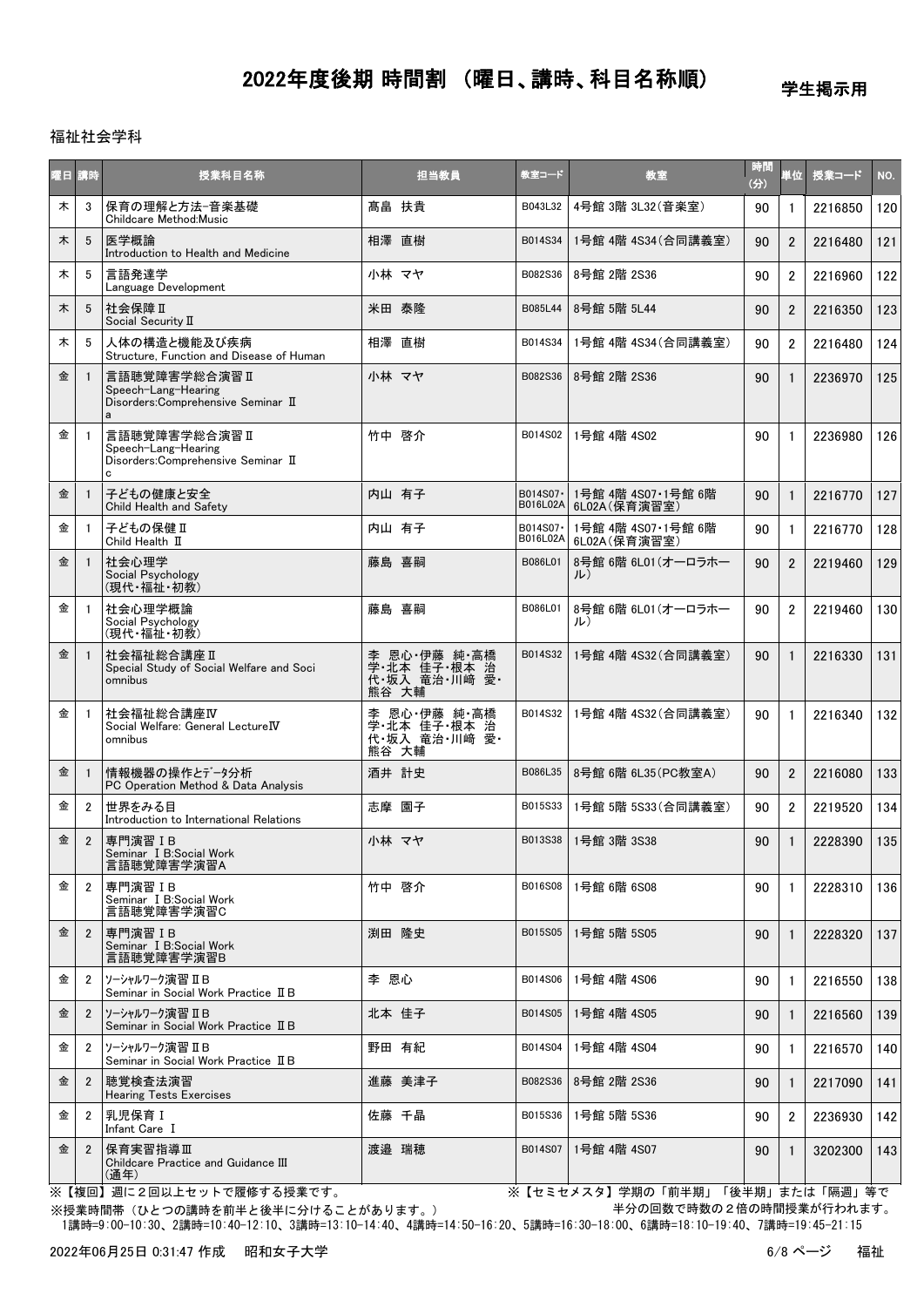学生掲示用

### 福祉社会学科

| 曜日 講時 |                | 授業科目名称                                                                                       | 担当教員   | 教室コード                | 教室                                | 時間<br>(分) | 単位             | 授業コード   | NO. |
|-------|----------------|----------------------------------------------------------------------------------------------|--------|----------------------|-----------------------------------|-----------|----------------|---------|-----|
| 金     | 3              | 高次脳機能障害学<br>HigherBrain FunctionDisorder<br>2021年度以降入学者のみ                                    | 竹中 啓介  | B016S08              | 1号館 6階 6S08                       | 90        | $\overline{2}$ | 2273940 | 144 |
| 金     | 3              | 社会学と社会システム<br><b>Principles of Sociology</b>                                                 | 加藤 英一  | B014S34              | 1号館 4階 4S34(合同講義室)                | 90        | $\overline{2}$ | 2216500 | 145 |
| 金     | 3              | 社会理論と社会システム<br>Theory of Society and Social System                                           | 加藤 英一  | B014S34              | 1号館 4階 4S34 (合同講義室)               | 90        | $\overline{2}$ | 2216500 | 146 |
| 金     | 3              | 専門演習 IB<br>Seminar I B:Social Work<br>地域福祉演習                                                 | 李 恩心   | B016L02B             | 1号館 6階 6L02B(社会福祉演<br>習室)         | 90        | $\mathbf{1}$   | 2216240 | 147 |
| 金     | 3              | 専門演習IB<br>Seminar I B:Social Work<br>生活福祉演習                                                  | 伊藤 純   | B013S08              | 1号館 3階 3S08                       | 90        | $\mathbf{1}$   | 2216200 | 148 |
| 金     | 3              | 専門演習IB<br>Seminar I B:Social Work<br>児童·家庭福祉演習                                               | 川﨑 愛   | B014S05              | 1号館 4階 4S05                       | 90        | $\mathbf{1}$   | 2216180 | 149 |
| 金     | 3              | 専門演習IB<br>Seminar I B:Social Work<br>ソーシャルワーク演習                                              | 北本 佳子  | B014S06              | 1号館 4階 4S06                       | 90        | $\mathbf{1}$   | 2216170 | 150 |
| 金     | 3              | 専門演習 IB<br>Seminar I B:Social Work<br>高齢者福祉演習                                                | 熊谷 大輔  | B013S09              | 1号館 3階 3S09                       | 90        | $\mathbf{1}$   | 2216250 | 151 |
| 金     | 3              | 専門演習IB<br>Seminar I B:Social Work<br>精神保健福祉演習                                                | 坂入 竜治  | B018S09              | 1号館 8階 8S09(演習室)                  | 90        | $\mathbf{1}$   | 2271540 | 152 |
| 金     | 3              | 専門演習IB<br>Seminar I B:Social Work<br>保育・子育て支援演習                                              | 佐藤 千晶  |                      | B016L02A 1号館 6階 6L02A (保育演習室)     | 90        | $\mathbf{1}$   | 2216230 | 153 |
| 金     | 3              | 専門演習IB<br>Seminar I B:Social Work<br>保健医療福祉演習                                                | 高橋 学   | B065T46              | 6号館 5階 5T46                       | 90        | $\mathbf{1}$   | 2216160 | 154 |
| 金     | 3              | 専門演習IB<br>Seminar I B:Social Work<br>障害児·者福祉演習                                               | 根本 治代  | B014S02              | 1号館 4階 4S02                       | 90        | $\mathbf{1}$   | 2216220 | 155 |
| 金     | 3              | 専門演習IB<br>Seminar I B:Social Work<br>スポーツ・レジャー演習                                             | 渡辺 剛   | B015S05              | 1号館 5階 5S05                       | 90        | $\mathbf{1}$   | 2216190 | 156 |
| 金     | 3              | 専門演習 II B<br>Social Welfare: Seminar II B<br>言語聴覚障害学演習A                                      | 小林 マヤ  | B085S43              | 8号館 5階 5S43                       | 90        | $\mathbf{1}$   | 2228570 | 157 |
| 金     | 3              | 聴覚障害学 I (総論·聴力検査)<br>Auditory Rehabilitation I                                               | 進藤 美津子 | B082S36              | 8号館 2階 2S36                       | 90        | $\overline{2}$ | 2271640 | 158 |
| 金     | 3              | 保育実習指導 I A<br>Guidance of Practical Training I A<br>年またぎ2022年度2年次(2022後期-2023前               | 渡邉 瑞穂  | B015S36              | 1号館 5階 5S36                       | 90        | 1              | 4200015 | 159 |
| 金     | 3              | 保育実習指導 I (施設)<br>Guidance of Practical Training I (Facilities)<br>年またぎ2022年度2年次(2022後期-2023前 | 渡邉 瑞穂  | B015S36              | 1号館 5階 5S36                       | 90        | $\mathbf{1}$   | 4200015 | 160 |
| 金     | $\overline{4}$ | 雇用・労働と社会政策<br>Social Policy on Labor<br>$\circledcirc$                                       | 清水 直美  | B017L34              | 1号館 7階 7L34(第2視聴覚教<br>室)          | 90        | $\overline{2}$ | 2216060 | 161 |
| 金     | 4              | 失語·高次脳機能障害学検査法演習 I<br>Higher Brain Function Tests: Seminar I                                 | 渕田 隆史  | B013S04              | 1号館 3階 3S04                       | 90        | $\mathbf{1}$   | 2217000 | 162 |
| 金     | 4              | 専門演習ⅡB<br>Social Welfare: Seminar II B<br>生活福祉演習                                             | 伊藤 純   | B013S06 ·<br>B015L32 | 1号館 3階 3S06·1号館 5階<br>5L32(PC教室K) | 90        | $\mathbf{1}$   | 2216320 | 163 |
| 金     | 4              | 専門演習IB<br>Social Welfare: Seminar II B<br>児童·家庭福祉演習                                          | 川﨑 愛   | B014S05              | 1号館 4階 4S05                       | 90        | $\mathbf{1}$   | 2216325 | 164 |
| 金     | 4              | 専門演習 IIB<br>Social Welfare: Seminar II B<br>高齢者福祉演習                                          | 熊谷 大輔  | B014S07              | 1号館 4階 4S07                       | 90        | $\mathbf{1}$   | 2228460 | 165 |

※授業時間帯(ひとつの講時を前半と後半に分けることがあります。)

※【複回】週に2回以上セットで履修する授業です。 ※【セミセメスタ】学期の「前半期」「後半期」または「隔週」等で 半分の回数で時数の2倍の時間授業が行われます。

1講時=9:00-10:30、2講時=10:40-12:10、3講時=13:10-14:40、4講時=14:50-16:20、5講時=16:30-18:00、6講時=18:10-19:40、7講時=19:45-21:15